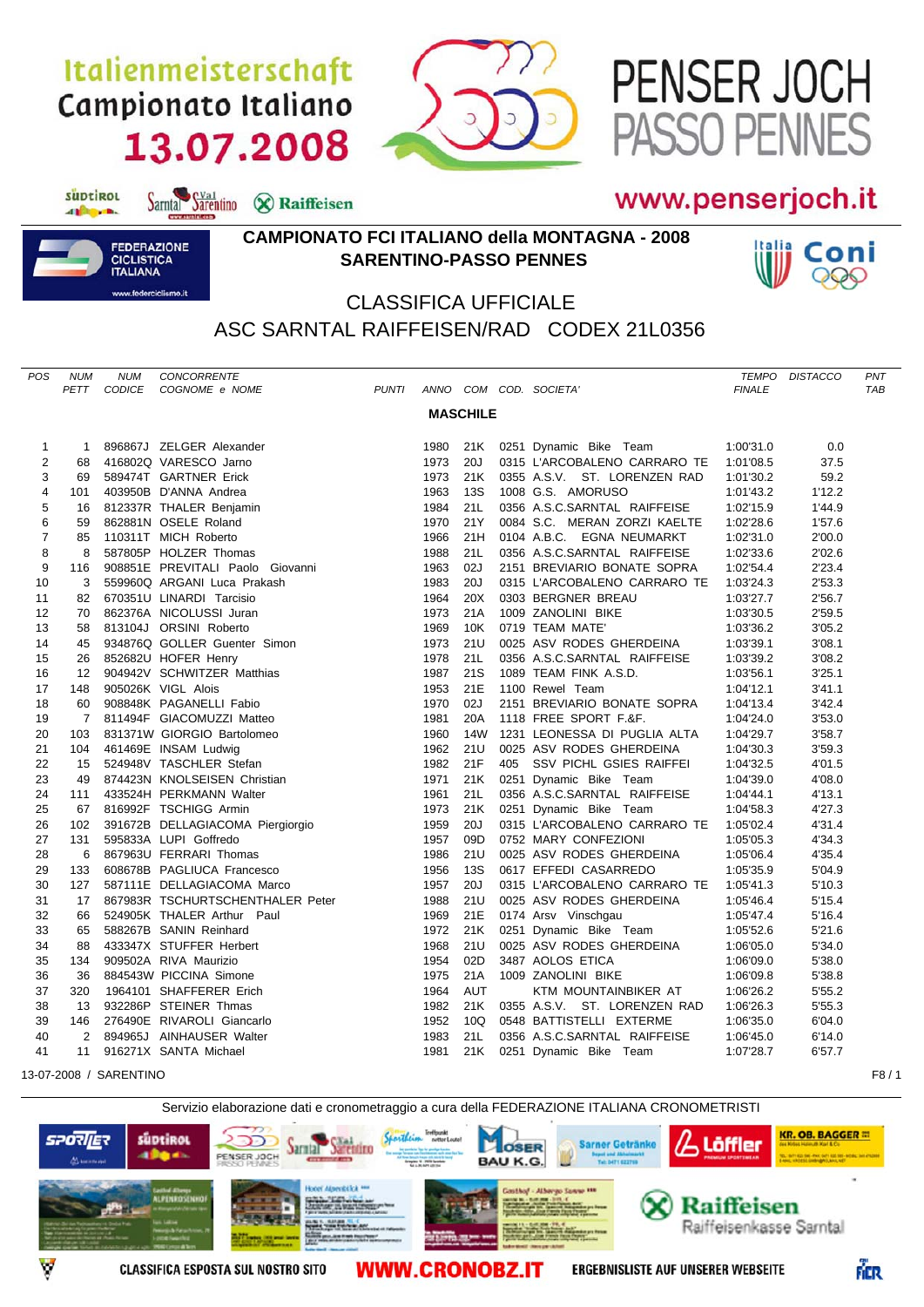| POS        | <b>NUM</b><br>PETT | <b>NUM</b><br>CODICE   | CONCORRENTE<br>COGNOME e NOME                                                                                                                                                                                                                    | PUNTI |              |                   | ANNO COM COD. SOCIETA'                          | <b>FINALE</b>          | TEMPO DISTACCO     | PNT<br><b>TAB</b> |
|------------|--------------------|------------------------|--------------------------------------------------------------------------------------------------------------------------------------------------------------------------------------------------------------------------------------------------|-------|--------------|-------------------|-------------------------------------------------|------------------------|--------------------|-------------------|
|            |                    |                        |                                                                                                                                                                                                                                                  |       |              | 18T               | 0391 ASCD IL FORNAIO ATZORI                     |                        | 7'02.4             |                   |
| 42<br>43   | 107<br>91          |                        | 884065M MELONI Giancarlo<br>892724N WIEDENHOFER Ulrich                                                                                                                                                                                           |       | 1961<br>1966 | 21E               | 1100 Rewel Team                                 | 1:07'33.4<br>1:07'34.3 | 7'03.3             |                   |
| 44         | 304                | 521457                 | KASERER Stefan                                                                                                                                                                                                                                   |       | 1984         | <b>UDA</b>        | ASV JENIESEN                                    | 1:07'38.1              | 7'07.1             |                   |
| 45         | 114                |                        | 892062J PICHLER Werner                                                                                                                                                                                                                           |       | 1960         | 21E               | 1100 Rewel Team                                 | 1:07'46.0              | 7'15.0             |                   |
| 46         | 93                 |                        | 839541D PICHLER Stefan                                                                                                                                                                                                                           |       | 1968         | 21K               | 0251 Dynamic Bike Team                          | 1:07'50.9              | 7'19.9             |                   |
| 47         | 61                 |                        | 895269H PELLEGRINI Luca                                                                                                                                                                                                                          |       | 1969         | 20A               | 1002 COMANO BIKE                                | 1:08'05.3              | 7'34.3             |                   |
| 48         | 365                |                        | 05737 POLIG Alexander                                                                                                                                                                                                                            |       | 1980         |                   |                                                 | 1:08'13.0              | 7'42.0             |                   |
| 49         | 52                 |                        | 789080H MANTINGER Robert                                                                                                                                                                                                                         |       | 1973         | 21K               | 0251 Dynamic Bike Team                          | 1:08'16.4              | 7'45.4             |                   |
| 50         | 53                 |                        | 895547Q MAIR Peter                                                                                                                                                                                                                               |       | 1973         | 21U               | 0025 ASV RODES GHERDEINA                        | 1:08'21.9              | 7'50.9             |                   |
| 51         | 29                 |                        | 641149R PIXNER Juergen                                                                                                                                                                                                                           |       | 1974         | 21L               | 0356 A.S.C.SARNTAL RAIFFEISE                    | 1:08'29.8              | 7'58.8             |                   |
| 52         | 77                 |                        | 838278Q BOLOGNA Dieter                                                                                                                                                                                                                           |       | 1968         | 21K               | 0251 Dynamic Bike Team                          | 1:08'34.3              | 8'03.3             |                   |
| 53<br>54   | 41<br>143          |                        | 480514K CASAGRANDE Giordano<br>334810Y KOCH Alois                                                                                                                                                                                                |       | 1973<br>1953 | 20M<br>21E        | 0381 TEAM CARPENTARI<br>0174 Arsv Vinschgau     | 1:08'47.3<br>1:08'52.1 | 8'16.3<br>8'21.1   |                   |
| 55         | 142                |                        | 877144Z GIALDINI Ruggero                                                                                                                                                                                                                         |       | 1950         | 02L               | 1039 77 GUIDIZZOLO                              | 1:09'10.6              | 8'39.6             |                   |
| 56         | 50                 |                        | 931695Q LADURNER Harald                                                                                                                                                                                                                          |       | 1971         | 21Y               | 0084 S.C. MERAN ZORZI KAELTE                    | 1:09'14.3              | 8'43.3             |                   |
| 57         | 118                |                        | 874430Z RIEDER Bernhard                                                                                                                                                                                                                          |       | 1961         | 21K               | 0251 Dynamic Bike Team                          | 1:09'18.1              | 8'47.1             |                   |
| 58         | 302                | 05736                  | <b>RALSER Peter</b>                                                                                                                                                                                                                              |       | 1986         |                   | RC HIMMELREICH                                  | 1:09'21.2              | 8'50.2             |                   |
| 59         | 315                | 521481                 | OBERJAKOBER Michael                                                                                                                                                                                                                              |       | 1973         | UDA               | <b>PAPIN SPORT</b>                              | 1:09'25.8              | 8'54.8             |                   |
| 60         | 132                |                        | 450640W MERCEDE Francesco                                                                                                                                                                                                                        |       | 1956         | 13P               | 1737 A.S.D. FAN'S CLUB D'AND                    | 1:09'28.3              | 8'57.3             |                   |
| 61         | 35                 |                        | 461452V IRSARA Michael                                                                                                                                                                                                                           |       | 1975         | 21U               | 0025 ASV RODES GHERDEINA                        | 1:09'35.0              | 9'04.0             |                   |
| 62         | 128                |                        | 480584J DEMETZ Guido                                                                                                                                                                                                                             |       | 1954         | 21U               | 0025 ASV RODES GHERDEINA                        | 1:09'36.3              | 9'05.3             |                   |
| 63<br>64   | 122<br>32          |                        | 588158E NIEDERSTAETTER Walter<br>587914B TECILLA Daniel                                                                                                                                                                                          |       | 1960<br>1975 | <b>21V</b><br>21T | 0034 TYROLER BIKE TEAM<br>0024 G.S. RUOTE D'ORO | 1:09'39.3<br>1:09'42.8 | 9'08.3<br>9'11.8   |                   |
| 65         | 119                |                        | 461793T STAUDER Siegfried<br>Paul                                                                                                                                                                                                                |       | 1959         | 21L               | 0356 A.S.C.SARNTAL RAIFFEISE                    | 1:09'44.1              | 9'13.1             |                   |
| 66         | 19                 |                        | 856940E VINANTE Hannes                                                                                                                                                                                                                           |       | 1982         | 21H               | 0104 A.B.C. EGNA NEUMARKT                       | 1:10'00.7              | 9'29.7             |                   |
| 67         | 5                  |                        | 895675Y ELLER Andy                                                                                                                                                                                                                               |       | 1980         | 21H               | 0104 A.B.C. EGNA NEUMARKT                       | 1:10'08.0              | 9'37.0             |                   |
|            | 369                | 522983                 | <b>BONIN Maurizio</b>                                                                                                                                                                                                                            |       | 1969         |                   | ASD VP PAROLIN                                  | 1:10'08.0              | 9'37.0             |                   |
| 69         | 331                | 521453                 | <b>EGGER Oscar</b>                                                                                                                                                                                                                               |       | 1961         | UDA               | ASV JENIESEN                                    | 1:10'11.5              | 9'40.5             |                   |
| 70         | 323                | 521459                 | <b>HECKER Boris</b>                                                                                                                                                                                                                              |       | 1968         | <b>UDA</b>        | ASV JENIESEN                                    | 1:10'21.9              | 9'50.9             |                   |
| 71         | 78                 |                        | 877177S CIPOLLI Marco                                                                                                                                                                                                                            |       | 1966         |                   | 07N 0343 A.S.CICLISTICA<br>NOVESE               | 1:10'23.4              | 9'52.4             |                   |
| 72         | 324                | 521456                 | THURNER Roland                                                                                                                                                                                                                                   |       | 1968         | <b>UDA</b>        | ASV JENIESEN                                    | 1:10'25.1              | 9'54.1             |                   |
| 73         | 79                 |                        | 641505F DEJORI Erich                                                                                                                                                                                                                             |       | 1965         | 21K               | 0251 Dynamic Bike Team                          | 1:10'50.7              | 10'19.7            |                   |
| 74         | 371                |                        | <b>GRASSNITT Markus</b>                                                                                                                                                                                                                          |       | 1964         | <b>AUT</b>        |                                                 | 1:11'11.5              | 10'40.5            |                   |
| 75<br>76   | 40<br>149          |                        | 926236N BLAAS Joachim<br>852146S ZORZI Renzo                                                                                                                                                                                                     |       | 1973<br>1953 | 21E<br>20X        | 0174 Arsv Vinschgau                             | 1:11'17.4              | 10'46.4            |                   |
| 77         | 31                 |                        | 919661H RESCH Christian                                                                                                                                                                                                                          |       | 1975         | 21T               | 0303 BERGNER BREAU<br>0024 G.S. RUOTE D'ORO     | 1:11'19.9<br>1:11'32.1 | 10'48.9<br>11'01.1 |                   |
| 78         | 94                 |                        | 818889A SMANIOTTO Luca                                                                                                                                                                                                                           |       | 1964         | 21K               | 0251 Dynamic Bike Team                          | 1:11'38.9              | 11'07.9            |                   |
| 79         | 55                 |                        | 928782U NOCKER Guenter                                                                                                                                                                                                                           |       | 1969         | 21U               | 0025 ASV RODES GHERDEINA                        | 1:11'40.5              | 11'09.5            |                   |
| 80         | 27                 |                        | 780959M MASTROFABI Alessio                                                                                                                                                                                                                       |       | 1978         | 10Q               | 0548 BATTISTELLI EXTERME                        | 1:11'47.6              | 11'16.6            |                   |
| 81         | 155                |                        | 384674E AMBROGIONI Feliciano                                                                                                                                                                                                                     |       | 1948         | 10Q               | 0548 BATTISTELLI EXTERME                        | 1:11'48.6              | 11'17.6            |                   |
| 82         | 350                |                        | 904774C HAAS Manuel                                                                                                                                                                                                                              |       | 1991         | 21H               | 0104 A.B.C. EGNA NEUMARKT                       | 1:11'56.2              | 11'25.2            |                   |
| 83         | 330                | 521454                 | <b>HUBER Peter</b>                                                                                                                                                                                                                               |       | 1959         | <b>UDA</b>        | <b>ASV JENIESEN</b>                             | 1:12'27.2              | 11'56.2            |                   |
| 84         | 322                |                        | 521510 BALLERIN Giorgio                                                                                                                                                                                                                          |       | 1966         | <b>UDA</b>        | FORMAGGI PINZOLO FIAVE'                         | 1:12'34.9              | 12'03.9            |                   |
| 85         | 92                 |                        | 934693R WINKLER Josef                                                                                                                                                                                                                            |       |              |                   | 1966 21U 0025 ASV RODES GHERDEINA               | 1:12'36.3              | 12'05.3            |                   |
| 86         |                    |                        |                                                                                                                                                                                                                                                  |       | 1974         |                   |                                                 | 1:13'07.7              | 12'36.7            |                   |
| 87         |                    |                        |                                                                                                                                                                                                                                                  |       |              | UDA               | 1960 21E 1100 Rewel Team<br>ASV JENIESEN        | 1:13'16.9              | 12'45.9            |                   |
| 88<br>89   | 303                |                        | D21452 שמשפר שווטומטי<br>175735 BLASBICHLER Matthias<br>מכסח VALSECCHI Renzo                                                                                                                                                                     |       | 1977<br>1986 |                   | RC HIMMELREICH                                  | 1:13'19.8<br>1:13'38.8 | 12'48.8<br>13'07.8 |                   |
| 90         | 167                |                        | 859082V VALSECCHI Renzo                                                                                                                                                                                                                          |       | 1941         | 02J               | 3174 G.S. LE CERE                               | 1:14'01.4              | 13'30.4            |                   |
| 91         | 158                |                        | 587996E DAL BOSCO Ermanno                                                                                                                                                                                                                        |       | 1945         | 21H               | 0104 A.B.C. EGNA NEUMARKT                       | 1:14'29.9              | 13'58.9            |                   |
| 92         | 374                |                        | 934942Y DE BACCO Giovanni                                                                                                                                                                                                                        |       | 1946         | 02H               | 3524 LIVIGNO BIKE                               | 1:14'51.4              | 14'20.4            |                   |
| 93         | 160                |                        | 914204T TORRI Carlo                                                                                                                                                                                                                              |       | 1947         | 07V               | 1616 SOLDATI IMMOBILIARE                        | 1:15'07.3              | 14'36.3            |                   |
| 94         | 25                 |                        | 9142041 TORRI Carlo 2008<br>250792J BREVIARIO Alessandro<br>917706V ZIGNANI Giancarlo<br>641250S OBERKALMSTEINER Hansjorg<br>461477W LUZZANI Renato<br>BOSCOLO Luigi<br>641305N MOSER Richard<br>521909 MARZINOTTO Michele<br>548807H BELOLI R   |       | 1977         | 02J               | 2151 BREVIARIO BONATE SOPRA                     | 1:15'11.7              | 14'40.7            |                   |
| 95         | 161                |                        |                                                                                                                                                                                                                                                  |       | 1948         | 07V               | 1616 SOLDATI IMMOBILIARE                        | 1:15'24.1              | 14'53.1            |                   |
| 96         | 57                 |                        |                                                                                                                                                                                                                                                  |       | 1972         | 21L               | 0356 A.S.C.SARNTAL RAIFFEISE                    | 1:15'34.0              | 15'03.0            |                   |
| 97         | 169                |                        |                                                                                                                                                                                                                                                  |       | 1939         | 20K               | 0065 SC STORO                                   | 1:15'37.0              | 15'06.0            |                   |
| 98         | 345                |                        |                                                                                                                                                                                                                                                  |       | 1945         | <b>UDA</b>        | GS Fondriest Merano                             | 1:15'40.1              | 15'09.1            |                   |
| 99         | 109                |                        |                                                                                                                                                                                                                                                  |       | 1959<br>1970 | 21L               | 0356 A.S.C.SARNTAL RAIFFEISE                    | 1:15'48.6              | 15'17.6            |                   |
| 100<br>101 | 317<br>156         |                        |                                                                                                                                                                                                                                                  |       | 1945         | 02J               | AC PERGINE<br>3174 G.S. LE CERE                 | 1:16'27.5<br>1:16'42.4 | 15'56.5<br>16'11.4 |                   |
| 102        | 141                |                        |                                                                                                                                                                                                                                                  |       | 1953         |                   | 21W 0370 S.C.ALTAIR-MEMBRANE RES                | 1:18'51.9              | 18'20.9            |                   |
| 103        | 129                |                        |                                                                                                                                                                                                                                                  |       | 1954         | 21L               | 0356 A.S.C.SARNTAL RAIFFEISE                    | 1:19'12.0              | 18'41.0            |                   |
| 104        | 42                 |                        |                                                                                                                                                                                                                                                  |       | 1973         | 21K               | 0251 Dynamic Bike Team                          | 1:19'20.3              | 18'49.3            |                   |
| 105        | 64                 |                        |                                                                                                                                                                                                                                                  |       | 1973         | 21K               | 0251 Dynamic Bike Team                          | 1:19'49.3              | 19'18.3            |                   |
| 106        | 14                 |                        |                                                                                                                                                                                                                                                  |       | 1980         | 21H               | 0104 A.B.C. EGNA NEUMARKT                       | 1:19'49.9              | 19'18.9            |                   |
| 107        | 340                |                        |                                                                                                                                                                                                                                                  |       | 1949         | UIS               | CIRC. CASSA RISP. BZ                            | 1:20'19.4              | 19'48.4            |                   |
| 108        | 157                |                        |                                                                                                                                                                                                                                                  |       | 1947         | 02J               | 2151 BREVIARIO BONATE SOPRA                     | 1:20'46.2              | 20'15.2            |                   |
| 109        | 370                |                        |                                                                                                                                                                                                                                                  |       | 1981         |                   |                                                 | 1:20'59.7              | 20'28.7            |                   |
| 110        | 121                |                        |                                                                                                                                                                                                                                                  |       | 1963         |                   | 20K 0065 SC STORO                               | 1:21'58.8              | 21'27.8            |                   |
| 111        | 166                |                        |                                                                                                                                                                                                                                                  |       | 1935         | 21E               | 1100 Rewel Team                                 | 1:23'40.3              | 23'09.3            |                   |
| 112        | 159                |                        |                                                                                                                                                                                                                                                  |       | 1946         | 21L               | 0356 A.S.C.SARNTAL RAIFFEISE                    | 1:23'46.8              | 23'15.8            |                   |
| 113        | 84                 |                        |                                                                                                                                                                                                                                                  |       | 1964         |                   | 21D 0188 RSV EDELROT LANA<br>1175 CICLI BALDO   | 1:24'24.9              | 23'53.9            |                   |
| 114<br>115 | 150<br>346         |                        |                                                                                                                                                                                                                                                  |       | 1951<br>1936 | 20B               | GER GERM RACER AUGSBURG                         | 1:25'03.1<br>1:26'30.8 | 24'32.1<br>25'59.8 |                   |
| 116        | 364                |                        | 641417W HOLZER Walter<br>867120T CHIUSOLE Markus<br>861097N PREMSTALLER Elmar<br>908356M STOFFERIN Lukas<br>8099769 COMI Adriano<br>279644W BERTO Gianfranco<br>05741 KOFLER Walter<br>910160A PRANDINI Franco<br>873584P REICHHALTER Karl<br>46 |       | 1987         |                   |                                                 | 1:27'46.5              | 27'15.5            |                   |
|            |                    |                        |                                                                                                                                                                                                                                                  |       |              |                   |                                                 |                        |                    |                   |
|            |                    | 13-07-2008 / SARENTINO |                                                                                                                                                                                                                                                  |       |              |                   |                                                 |                        |                    | F8/2              |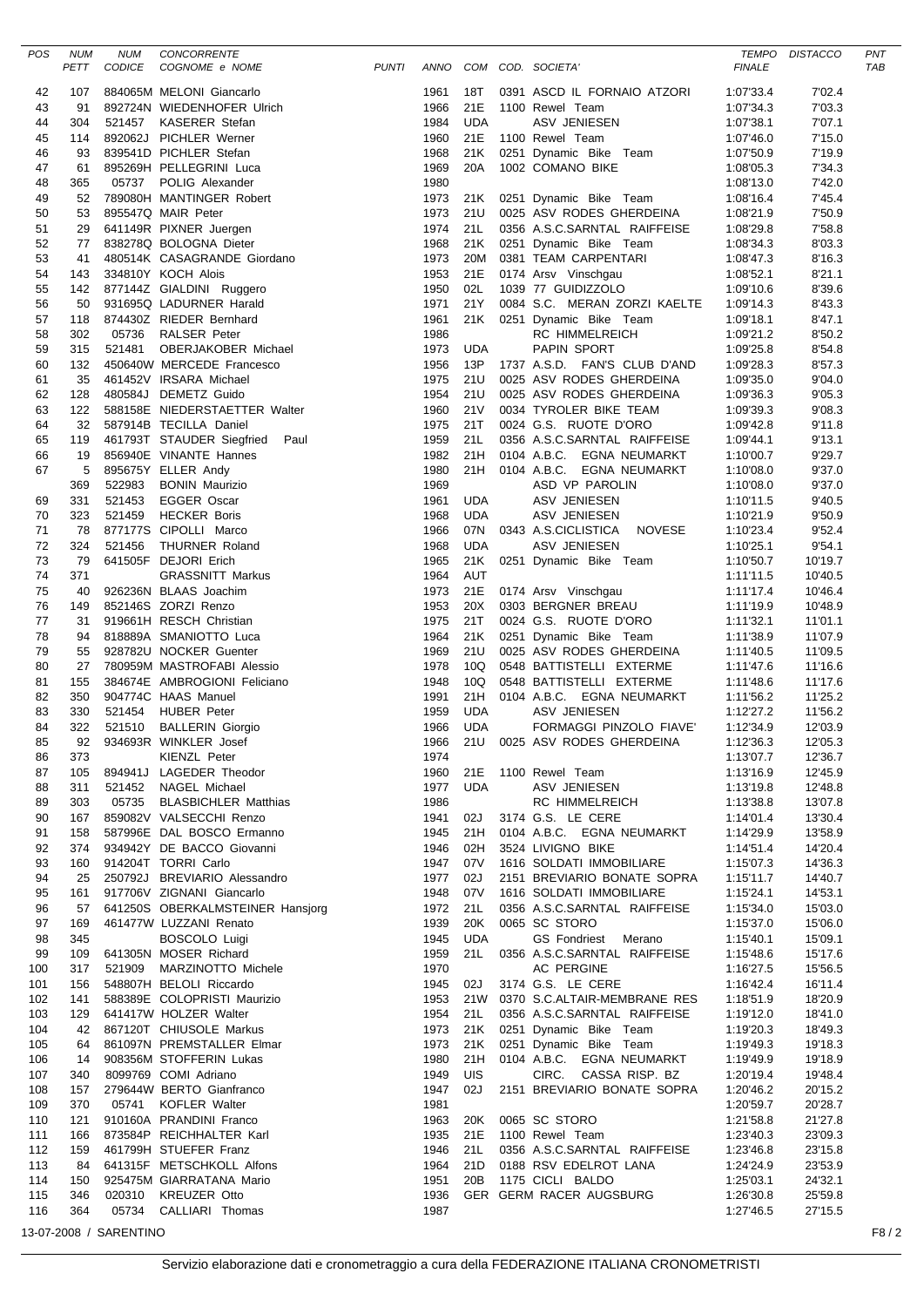| <b>POS</b> | <b>NUM</b> | NUM           | <b>CONCORRENTE</b>        |              |             |     |      |               |                           | <b>TEMPO</b>  | <b>DISTACCO</b> | PNT        |
|------------|------------|---------------|---------------------------|--------------|-------------|-----|------|---------------|---------------------------|---------------|-----------------|------------|
|            | PETT       | <i>CODICE</i> | COGNOME e NOME            | <b>PUNTI</b> | <b>ANNO</b> | COM | COD. | SOCIETA'      |                           | <b>FINALE</b> |                 | <b>TAB</b> |
| 117        | 367        | 05738         | WIESER Kurt               |              | 1973        |     |      |               |                           | 1:28'25.8     | 27'54.8         |            |
|            |            |               |                           |              |             |     |      |               |                           |               |                 |            |
| 118        | 168        |               | 846037J ZAMBELLI Virginio |              | 1943        | 21A |      |               | 1009 TEAM ZANOLINI BIKE   | 1:28'28.1     | 27'57.1         |            |
| 119        | 368        | 05740         | BOSIO Alessandro          |              | 1968        |     |      |               |                           | 1:29'02.4     | 28'31.4         |            |
| 120        | 165        |               | 451380F ASSALONI Silvano  |              | 1941        | 057 |      | 0197 DA POLDO |                           | 1:30'05.5     | 29'34.5         |            |
| 121        | 126        |               | 641104D CRAZZOLARA Helmut |              | 1955        | 21H |      | 0104 A.B.C.   | EGNA NEUMARKT             | 1:44'01.6     | 43'30.6         |            |
| 122        | 125        |               | 391831K AGNOLIN Franco    |              | 1958        | 21H |      |               | 0104 A.B.C. EGNA NEUMARKT | 1:45'28.6     | 44'57.6         |            |
|            |            |               |                           |              |             |     |      |               |                           |               |                 |            |

ISCRITTI ...... 173

```
NON PARTITI ... 47
```

|   | 9   |                        | 870207N PERATHONER Diego             | 1987     | 21U              | 0025 ASV RODES GHERDEINA              |           |        |      |
|---|-----|------------------------|--------------------------------------|----------|------------------|---------------------------------------|-----------|--------|------|
|   | 10  |                        | 899641A RAFFEINER Philipp            | 1986     | 21K              | 0251 Dynamic Bike Team                |           |        |      |
|   | 18  |                        | 783806U ZUGARINI Simone              | 1979     | 10K              | 0719 TEAM MATE'                       |           |        |      |
|   | 28  |                        | 837970Z MITTERHOFER Stefan           | 1975     | 21E              | 0174 Arsv Vinschgau                   |           |        |      |
|   | 30  |                        | 587909X PLATZER Stefan               | 1977     | 21E              | 0174 Arsv Vinschgau                   |           |        |      |
|   | 33  |                        | 524760C TSCHENETT Thomas             | 1978     | 21E              | 0174 Arsv Vinschgau                   |           |        |      |
|   |     |                        |                                      |          |                  |                                       |           |        |      |
|   | 34  |                        | 847768L WALLNOEFER Freddi            | 1974     | 21E              | 0174 Arsv Vinschgau                   |           |        |      |
|   | 43  |                        | 854133P GALLIANI Nikolaus            | 1970     | 21U              | 0025 ASV RODES GHERDEINA              |           |        |      |
|   | 44  |                        | 641457E GOLLER Flavio                | 1973     | 21U              | 0025 ASV RODES GHERDEINA              |           |        |      |
|   | 47  |                        | 837979W HOELLRIGL Franz              | 1969     | 21E              | 0174 Arsv Vinschgau                   |           |        |      |
|   | 48  |                        | 837981H ILLMER Lorenz                | 1973     | 21E              | 0174 Arsv Vinschgau                   |           |        |      |
|   | 51  |                        | 886303T LANZENI Ermanno              | 1973     | 02D              | 3487 AOLOS ETICA                      |           |        |      |
|   | 54  |                        | 641333H NIEDEREGGER Wolfgang         | 1973     | 21E              | 0174 Arsv Vinschgau                   |           |        |      |
|   | 56  |                        | 843845W NOCKER Guenther              | 1972     | 21U              | 0025 ASV RODES GHERDEINA              |           |        |      |
|   | 62  |                        | 854202D PERATHONER Guenther          | 1972     | 21U              | 0025 ASV RODES GHERDEINA              |           |        |      |
|   | 63  |                        | 568373Q PLANER Juergen               | 1970     | 21K              | 0251 Dynamic Bike Team                |           |        |      |
|   | 75  |                        | 588428V BACHMANN Robert              | 1964     | 21R              | 1017 TEAM IDECOM-TERLAN/TERL          |           |        |      |
|   | 76  |                        | 909617C BERTELLA Martino             | 1964     | 21H              | 0104 A.B.C. EGNA NEUMARKT             |           |        |      |
|   | 80  |                        | 628531T DI GERONIMO Michele          | 1966     | 20A              | 1118 FREE SPORT F.&F.                 |           |        |      |
|   | 81  |                        | 433587H GERSTGRASSER Bernhard        | 1967     | 21Y              | 0084 S.C. MERAN ZORZI KAELTE          |           |        |      |
|   | 83  |                        | 877179C MANTOVANI Massimo            | 1964     | 07N              | 0343 A.S.CICLISTICA<br>NOVESE         |           |        |      |
|   | 86  |                        | 459192X PITSCHEIDER Werner           | 1968     | 21E              | 0174 Arsv Vinschgau                   |           |        |      |
|   | 87  |                        | 387665G PLATZGUMMER Alois            | 1964     | 21E              | 0174 Arsv Vinschgau                   |           |        |      |
|   | 89  |                        | 852671G THURNER Erich                | 1964     | 21L              | 0356 A.S.C.SARNTAL RAIFFEISE          |           |        |      |
|   | 90  |                        |                                      | 1967     | 02D              | 3487 AOLOS ETICA                      |           |        |      |
|   |     |                        | 903082J VALSECCHI Luca Angelo        |          |                  |                                       |           |        |      |
|   | 100 |                        | 435552P BIANCO Moreno                | 1963     | 03V              | 1776 G.S. CICLI ZAVARISE              |           |        |      |
|   | 106 |                        | 459146G MARTIN Josef                 | 1963     | 21E              | 0174 Arsv Vinschgau                   |           |        |      |
|   | 108 |                        | 853288A MOSER Albert                 | 1961     | 21L              | 0356 A.S.C.SARNTAL RAIFFEISE          |           |        |      |
|   | 110 |                        | 387664F NEUMAIR Walter               | 1963     | 21E              | 0174 Arsv Vinschgau                   |           |        |      |
|   | 112 |                        | 909503B PERNIGONI Giorgio            | 1961     | 02D              | 3487 AOLOS ETICA                      |           |        |      |
|   | 113 |                        | 856400A PERTNER Hubert               | 1962     | 21K              | 0251 Dynamic Bike Team                |           |        |      |
|   | 115 |                        | 451907U POMA Oscar                   | 1959     | 02D              | 3487 AOLOS ETICA                      |           |        |      |
|   |     |                        | 117 633328C RENGA Pasquale           | 1960     | 13P              | 1737 A.S.D. FAN'S CLUB D'AND          |           |        |      |
|   | 120 |                        | 334513J TSCHURTSCHENTHALER Herbert M | 1959     | 21U              | 0025 ASV RODES GHERDEINA              |           |        |      |
|   | 130 |                        | 219413T JANES Silvano                | 1955     | 20X              | 0303 BERGNER BREAU                    |           |        |      |
|   | 135 |                        | 516126D SOLETTI Ivano                | 1956     | 02D              | 3487 AOLOS ETICA                      |           |        |      |
|   | 140 |                        | 516226R BREVIARIO Maurizio           | 1950     | 02J              | 2151 BREVIARIO BONATE SOPRA           |           |        |      |
|   | 144 |                        | 321834P KOSTNER Viktor               | 1950     | 21U              | 0025 ASV RODES GHERDEINA              |           |        |      |
|   | 145 |                        | 830432P PLATI Romano                 | 1949     | 02D              | 3487 AOLOS ETICA                      |           |        |      |
|   | 147 |                        | 260520P STROBL Karl Heinz            | 1949     | 21Y              | 0084 S.C. MERAN ZORZI KAELTE          |           |        |      |
|   | 301 | 515847                 | SOZZI Matteo                         | 1980     | <b>UDA</b>       | <b>GC PRESOLANA</b>                   |           |        |      |
|   | 310 |                        | GASSER Freddy                        | 1976     |                  | SV FELDTHURNS                         |           |        |      |
|   | 321 |                        | 6119328 BONFANTE Luca                | 1965     | UIS              | SPORTLER BIKE TEAM                    |           |        |      |
|   | 325 | 538317                 | CARINI Marco                         | 1967     | UDA              | PASSONI VO2 TEAM                      |           |        |      |
|   | 326 | 538336                 | CIRIEGO Roberto                      | 1967     | <b>UDA</b>       | PASSONI VO2 TEAM                      |           |        |      |
|   | 332 | 521455                 | <b>ZOEGGELER Martin</b>              | 1960     | UDA              | ASV JENIESEN                          |           |        |      |
|   |     |                        | 351 521395 POETSCHKO Simon           |          |                  | 1990 21H 0104 A.B.C. EGNA NEUMARKT    |           |        |      |
|   |     |                        |                                      |          |                  |                                       |           |        |      |
|   |     | NON ARRIVATI           | -3                                   |          |                  |                                       |           |        |      |
|   |     |                        |                                      |          |                  |                                       |           |        |      |
|   |     |                        | 4 922052M DISSERTORI Armin           |          |                  | 1982 21V 0308 KSV - FOR FUN CYCLING T |           |        |      |
|   |     |                        | 46 832616M GOETSCH Markus            |          |                  | 1972 21K 0251 Dynamic Bike Team       |           |        |      |
|   |     |                        | 136 841954Z SELLA Moreno             |          |                  | 1957 03Z 2049 UNIONE CICLISTICA BIGA  |           |        |      |
|   |     |                        |                                      |          |                  |                                       |           |        |      |
|   |     | SQUALIFICATI  1        |                                      |          |                  |                                       |           |        |      |
|   |     |                        |                                      |          |                  |                                       |           |        |      |
|   |     |                        | 316 E010194 RIZZI Eduard             | 1971 UIS |                  | SPORTLER BIKE TEAM                    |           |        |      |
|   |     |                        |                                      |          | <b>FEMMINILE</b> |                                       |           |        |      |
|   |     |                        |                                      |          |                  |                                       |           |        |      |
| 1 |     |                        | 180 881395J CORONA Anna              | 1961     |                  | 03K 2692 AR-TEAM ARMISTIZIO           | 1:11'56.3 | 0.0    |      |
| 2 |     |                        | 170 926238Y ILLMER Marina            |          |                  | 1975 21E 0174 Arsv Vinschgau          | 1:14'02.3 | 2'06.0 |      |
| 3 |     |                        | 356 523880 GANDINI Sabine            |          |                  | 1978 UDA UDAC G.C. PRESOLANA          | 1:14'46.0 | 2'49.7 |      |
| 4 |     |                        | 172 641251P TASSER Andrea            |          |                  | 1979 21L 0356 A.S.C.SARNTAL RAIFFEISE | 1:15'33.2 | 3'36.9 |      |
|   |     | 13-07-2008 / SARENTINO |                                      |          |                  |                                       |           |        | F8/3 |